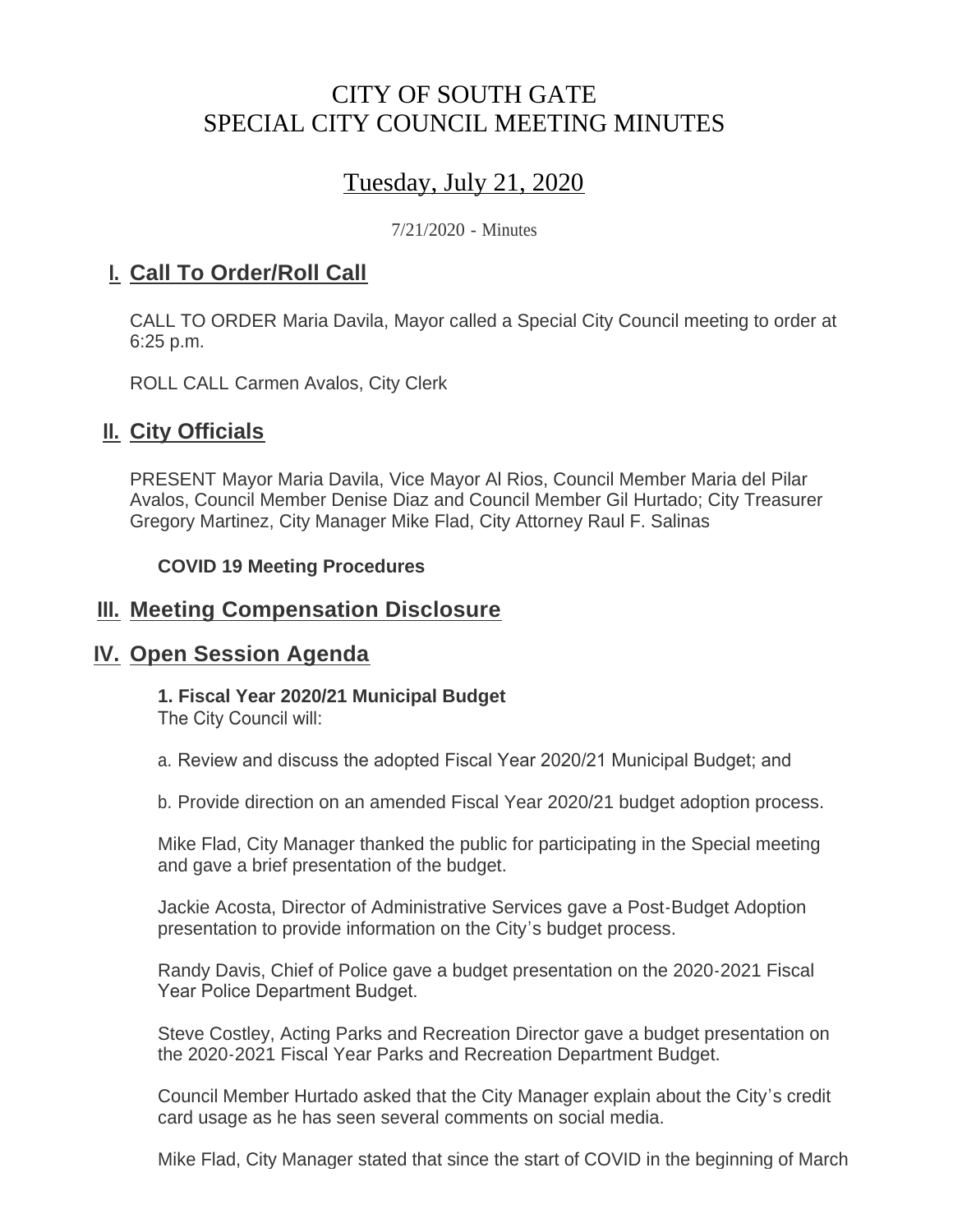Mike Flad, City Manager stated that since the start of COVID in the beginning of March city services have continued to be provided. We are the definition of essential workers and first responders.

One of the first actions that the City Manager took was to declare a state of emergency that was ratified by the City Council. One of the expenditures that has increased is that of food. Food is a reimbursable expense on the behalf of FEMA. The City Manager believes that the higher amounts spent went to departments that had dramatic changes in shifts and changes in their work place behavior, primarily the Police Department. They are on duty 24-hours a day, seven days a week. The City has compartmentalized employees and isolated them so that if one employee does come down with COVID there would not be a work place spread of the disease. In the early days of COVID without easy access to food and staff being isolated the City Manager authorized limited food purchases for employees that were continuing to provide essential services during the early stages of the pandemic. Then we had the additional need for employees to work longer hours with the civil unrest. The food was provided to cut down on individuals having to go out and then come back increasing the risk of COVID being brought into the work place.

Randy Davis, Chief of Police stated that during this state of emergency the Police Department arranged for different restaurants or fast food locations within the City to provide box lunches and water so that officers could come to the station, grab a meal, and go back out in the field. We did not want to risk additional exposure to the virus so we couldn't provide public service. The fact that this expense is reimbursable through FEMA made it palatable from a financial perspective and would not impact the General Fund. We also used the reimbursable funds from FEMA to purchase masks and hand sanitizer so we can provide protection for our first responders in the field.

Council Member Diaz requested that Mr. Costly speak on the Youth Employment Program that the Parks Department offers.

Mr. Costly provided an overview on the Youth Employment Program.

Council Member Avalos asked if we have a guarantee that FEMA will definitely reimburse us for any emergency purchases that were made with the credit card and she wanted to clarify that all department heads had a credit card and until recently the City Clerk did not.

Mr. Flad responded that he has been through several disasters and this is a reimbursable expense. He fully expects that the City will be reimbursed but he has never been through one that has lasted this long. The FEMA money will be reimbursed at a percentage of the total cost. The City will be getting other funds from the State government to cover COVID related expenses.

Virginia Johnson spoke in support of the purchase of the encrypted scanner for the Police Department and is against defunding the Police Department.

Gaby, South Gate resident spoke in support of change in the City.

Sofi spoke in support of the South Gate Police Department.

Ms. Salinas, 10308 San Anselmo Avenue, asked why are contractually obligated increases still moving forward when the County of Los Angeles has a MOU with the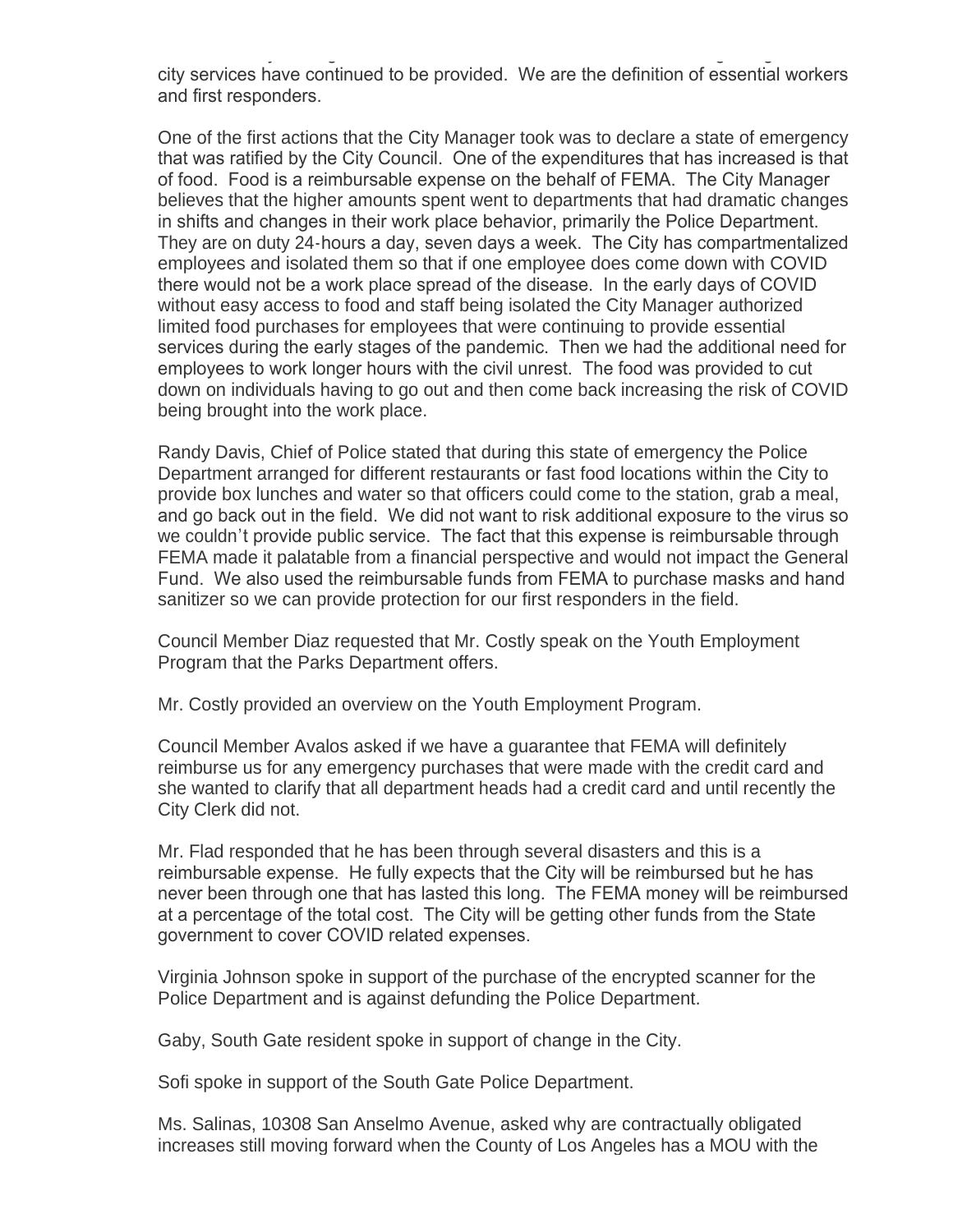increases still moving forward when the County of Los Angeles has a MOU with the Union and has stated that County employees will not be getting their step increases. If the County of Los Angeles can do this why is the City of South Gate not doing the same. If we do not have enough officers on the street or City staff to assist the public how do we have enough staff to send to pick up food.

Silvia Leon, South Gate teacher spoke in support of the Police Department.

Jose, 8611 Mountain View Avenue spoke in favor of change for the City budget.

Abi Soto spoke in favor of change for the City budget.

Edward Singleton spoke in favor of defunding the Police Department and supports changing the budget.

Brigette Ramirez spoke in favor of defunding the Police Department and feels that it is ridiculous that City funds are being spent on food for employees instead of programs for the residents such as a food bank.

Edgar spoke in favor of change for the City budget and is against salary increases. We need to look at rental assistance for our residents.

Mayra, Taft Avenue, spoke in support of the Police Department.

Adolfo Varas, stated that the City Council has no control over how the virus spreads. It is up to us as residents to make sure we are taking the precautions necessary to stop the spread. We need to educate the residents that City Council just approved funding to a local mental health agency to provide services to South Gate residents and extra funding was just given for rental assistance. He believes that Council Member Avalos should recuse herself on budget approval since her sister City Clerk Carmen Avalos will be getting an increase in salary with the approval of the budget.

Brenda spoke in favor of defunding the Police Department.

Susan, 10108 San Gabriel Avenue, spoke in favor of programs for the youth and feels that the Mayor needs to have more a presence on social media to get information out to the residents on the programs available to help the residents get through these times.

John Montalvo, 9815 Virginia Avenue, feels that raising taxes should not be an option especially during the current state of the City with the COVID-19 virus. He spoke in support of Chief Davis and the South Gate Police Department. He also stated that the JAA has received many subsidies from the City including office space, storage space and baseball fields and he would like to know what is the monetary value of these subsidies. He believes that there is also a conflict of interest with the fact that Council Member Hurtado is also the President of JAA. Since JAA is part of the Parks budget he should not be allowed to vote on its adoption. Also, the fact that the JAA is currently under an investigation and that Council Member Hurtado may have a financial gain that he is not reporting.

Irma would like to see the programs offered at the Parks be offered to residents at a lower price and that the halls be rented at a lower rate for residents. She would like to see more programs for youth and seniors.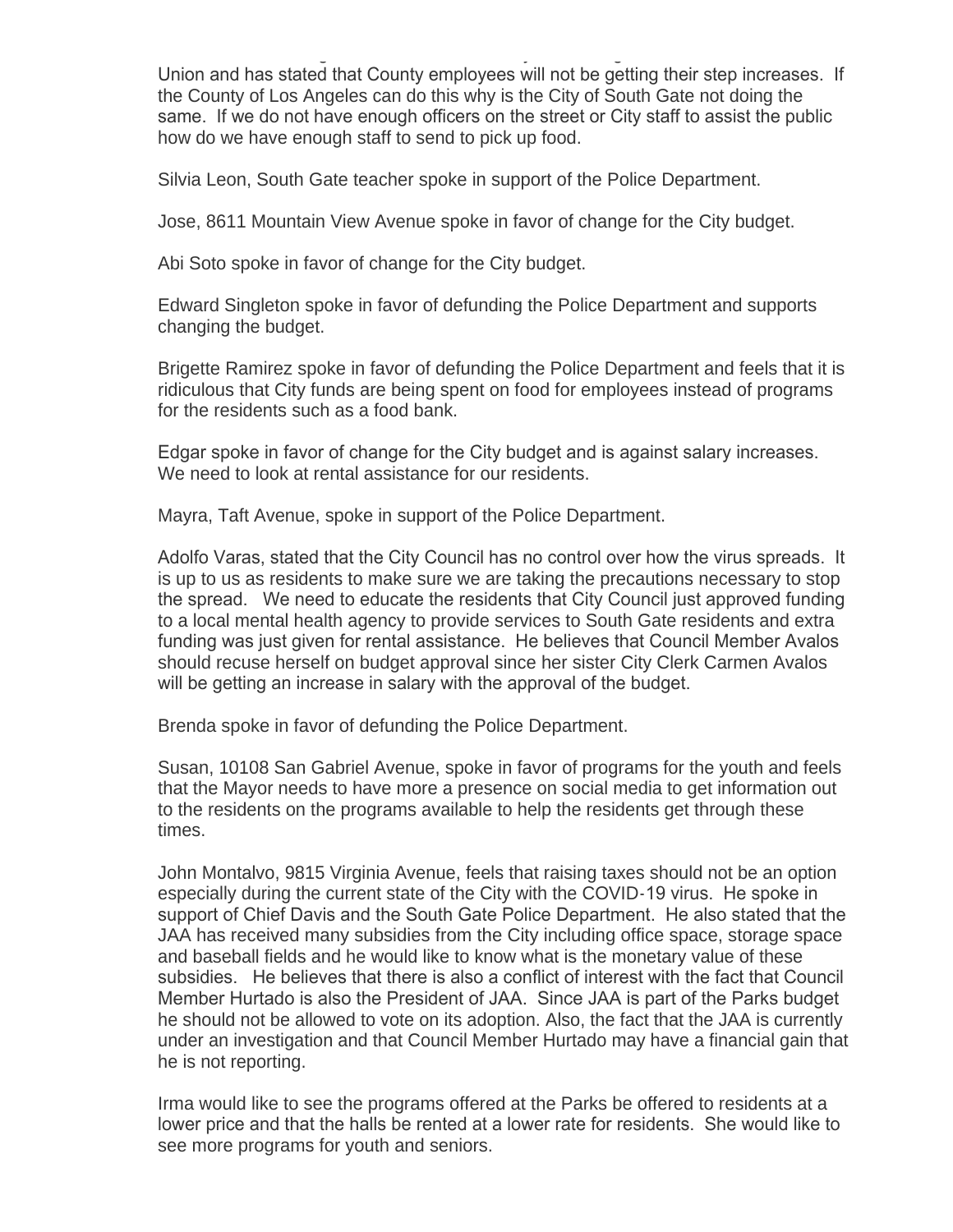Paul spoke in support of programs for seniors and programs that support the community. He feels the Police Department isn't responsible to provide these services.

Thomas Buckley, believes the City needs to upgrade their service with Zoom which currently only allows 100 participants.

Candice spoke in support of the South Gate Police Department. She thinks that if anything should be defunded it is the City Clerk's salary. The City Clerk will be getting a 7.12% raise from the last fiscal year. She felt that the recent post on social media regarding the City's credit card statement is misleading to the general public.

Bobbie Thompson spoke in favor of the South Gate Police Department.

Alberto Avalos Cervantes spoke in favor of defunding the Police Department.

Kimberly spoke in favor of defunding the Police Department.

Cynthia Esquivel spoke in support of the Police Department.

Rigo spoke in support of the Police Department.

Suzanne Cardenas spoke in favor of defunding the Police Department and put the money into youth programs.

Ashley spoke in favor of defunding the Police Department.

Jesse spoke in favor of defunding the Police Department and amend the City Budget.

Elizabeth spoke in support of the Police Department.

Carmen Avalos, City Clerk read into the record the comments received by email prior to the City Council Meeting in support of defunding the Police Department and amending the FY 2020/2021 Budget to provide more resources for the community sent by the following:

Leonel Urizar, Nancy Mascorro, Perla Gomez, Edin Enamorado, Gabriela Silva, Tania Campos, Edward Singleton, Angela Sanchez, Karla Alonso, Christian Machuca, Kimberly Esquivel-Urizar, Daisy Campos, Darlene Gomez, Evelyne Guadalupe Limon, Jacqueline Gomez, Ruben Ramos, Saul Argueta, Daniela Hernandez, Fredy Salguero, Sandra Benavides, Nathan Nunez, Marlene Salazar, Gustavo Garay-Ramirez, Christian Alvarado, Ruby Sandoval, Israel Esquivel, Amanda Tapia

Carmen Avalos, City Clerk read into the record the comments received by email prior to the City Council Meeting in support of the Police Department and against defunding sent by the following:

Georgina Contreras, Dianna Hampton, Lizzet Urita, Maria Urita, Jesus A. Reyes Aceves, Danny Lopez, Paul Allen, me4fern@aol.com, Tisha L. Forrest, Martha Curiel, Miny Morales, Elizabeth Rodriguez, Nicole Cervantes, Samuel Rodriguez, April Villanueva, Suzie Darias, Mariapia Gonzalez, Zully Gonzalez, Candice Esquivel, C.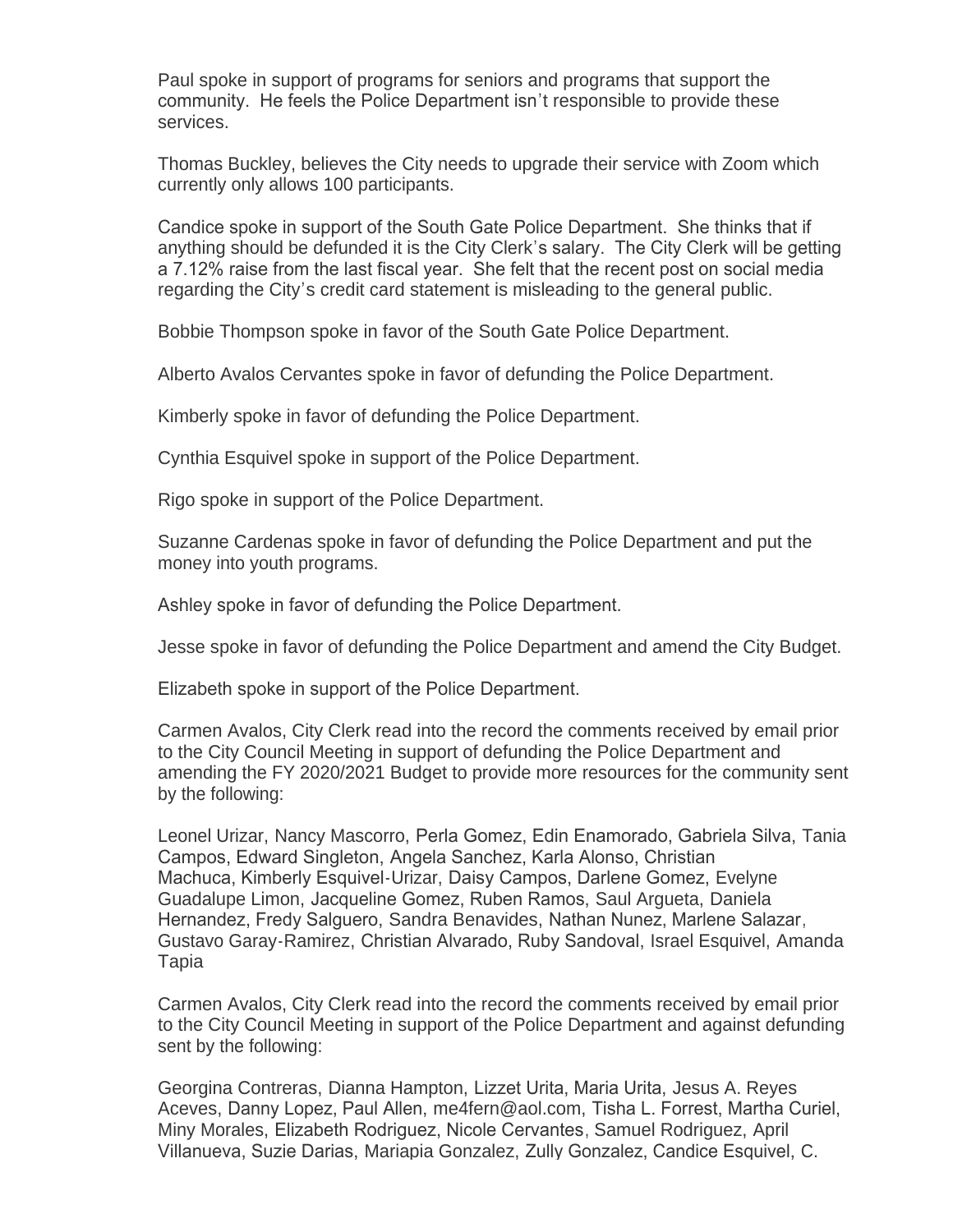#### Cypert, Renee Acero

Carmen Avalos, City Clerk read into the record the comments received by email prior to the City Council Meeting from M. Solis regarding the misuse of City Funds and the purchases made with the City credit card by the Police Department and the Parks Department.

Villanueva, Suzie Darias, Mariapia Gonzalez, Zully Gonzalez, Candice Esquivel, C.

Carmen Avalos, City Clerk read into the record the comments received by email prior to the City Council Meeting from Laura Recio regarding the lack of enforcement for masks and social distancing in the City.

Mike Flad, City Manager stated that Council is not being asked to adopt a revised budget. This meeting was an opportunity for the community to voice their comments and provide input. Mr. Flad began with addressing the comments that the City Council has done nothing about COVID. He encouraged everyone to go to the City's website where residents can find many programs for mental health, rental assistance, legal services and business assistance. This Monday at South Gate Park a testing facility will open which will be the largest in the area. Information for this site is on the Los Angeles County Department of Public Health website and is by appointment only.

Supervisor Solis and Council Member Diaz have made it a priority to get a testing center here in Southeast Los Angeles. Prior to this the City Council had allocated funding in the amount of \$60,000 that was a match with a donation from Koo's Manufacturing of \$62,500 to provide free testing in the earliest stages of the virus.

Mr. Flad continued to provide a breakdown of the funding for the various programs that are provided to South Gate residents and again encouraged everyone to visit the South Gate website for more information.

Mr. Flad stated that there were many questions about why the City is continuing with step increases for personnel. He explained that the salary ranges are frozen by this Maintenance of Effort Budget but you can move within the salary range as part of our labor agreements. The Council has negotiated with each employee bargaining unit and it is part of each contract. The City cannot just change a contract as we would have to go back to the bargaining table. As we go back to the negotiations it is important to go have the community's feedback.

Mr. Flad addressed the comment that the budget presentation lacked detail by explaining that it was somewhat intentional as the details are going to be presented as part of the Budget Subcommittee process. Those meetings will all be agendized and open to the public. Staff will look into increasing the capacity of our Zoom meetings. He again encouraged residents to go to the City's website and look at our information on the budget. There was a comment made claiming that Ms. Acosta was being disingenuous and deceptive. Mr. Flad took offense to this, stating that she is one of the most ethical people he has ever met and is an absolute open book when it comes to the finances of the City. As part of the Budget Subcommittee process staff will get into what revenues constitute the General Fund and where those revenues come from.

We heard the comment tonight that General Fund revenues come strictly from the residents and this is inaccurate. Staff needs to do a better job of getting out the information of where do the individual revenue streams come from. For example, the largest part of the General Fund comes from sales tax and not all sales tax comes from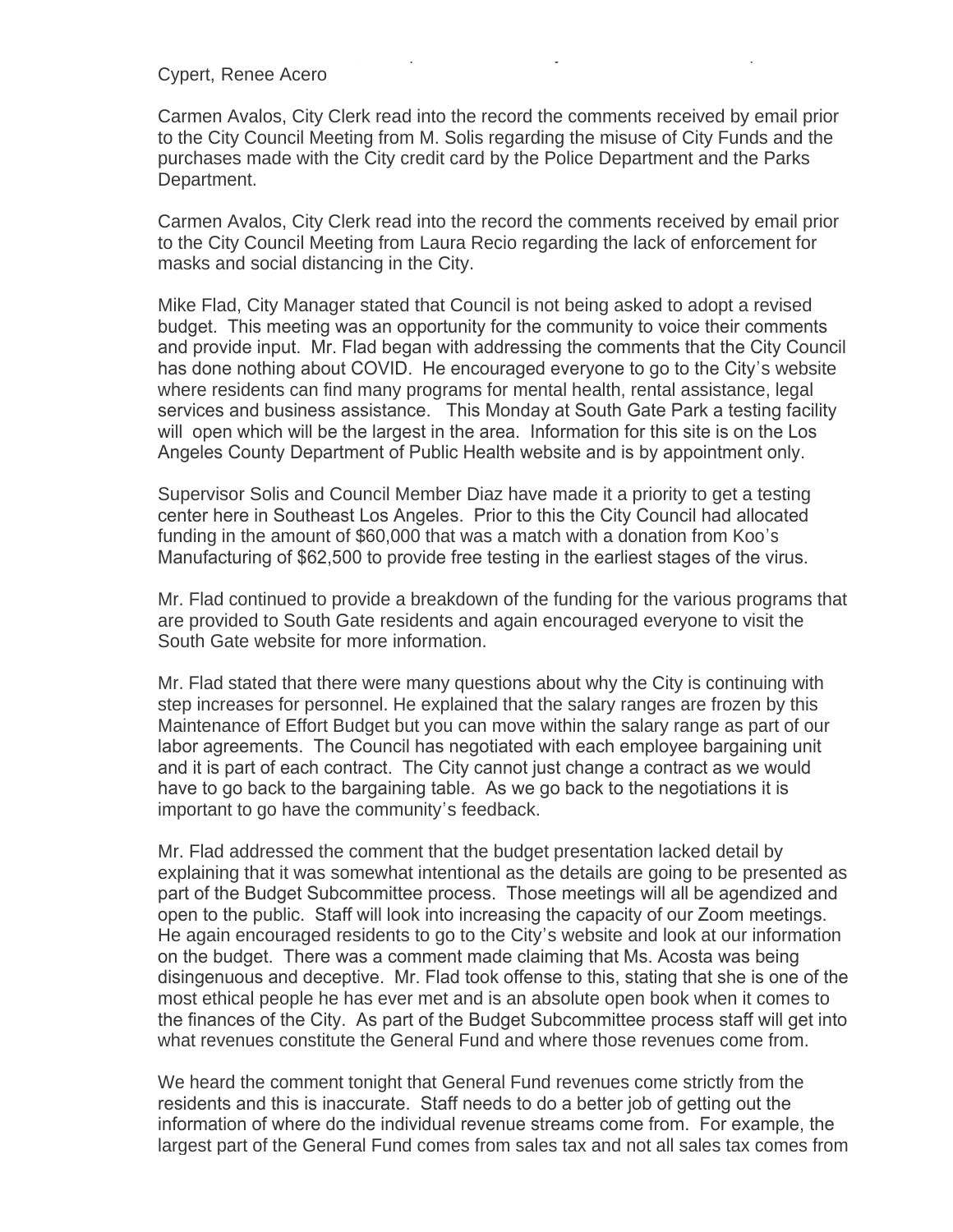largest part of the General Fund comes from sales tax and not all sales tax comes from residents. We also know that many of our residents are renters and many of the owners do not live in South Gate. The point he is trying to make is that all revenue streams are not created by a resident and Staff will do a better job of explaining the actual source of those revenues.

Mayor Davila asked if Council would have another meeting to discuss the budgets from the other Departments.

Mr. Flad responded that the intent of these presentations was that the vast majority of public input we were receiving was directly related to the Police Department and the comments received about lack of programming for the youth. This was the purpose of having the Police Department and the Parks Department present tonight. Moving forward each department will now give a more detailed presentation to the Budget Subcommittee and when Staff comes back with the amended budget recommendations each department will again present with the proposed cuts.

Raul F. Salinas, City Attorney responded to the public comments regarding conflict of interest. He explained that the conflict of interest standards is at times complicated. The State of California has a Conflict of Interest statute which precludes a government official from having a financial interest in any contract that is made in their official capacity. Tonight's comments fall under the Fair Political Practices Act, which is a part of the government code. To address the comment that Council Member Avalos should recuse herself from the Budget Subcommittee because her sister is the City Clerk and the City Clerk's Department Budget is a part of the overall City Budget. The rules with the Fair Political Practice Act are clear. A Council Member will have a disqualifying interest if there is a personal benefit. In addition to that it states that you can not vote if there is a personal benefit to you or immediate family. The State defines an immediate family member as a partner/spouse or dependent child. Since Council Member Avalos and City Clerk Avalos are siblings under law this does not qualify as a conflict of interest.

Council Member Diaz stated that we don't know the impact on the City because we do not know the duration of the pandemic. She agrees with the fact that South Gate has a lack of resources for the community. She spoke about the possible usage and funding options for the vacant court house building.

Council Member Diaz stated that she is against any tax increases. The community is already overburdened trying to figure out how to pay their bills but she does support the increase in the Business License tax. Lastly, she mentioned that the City Council has directed staff last year to look at providing local parks and the City's downtown area with Wi-Fi.

Vice Mayor Rios stated that he believes in reimagining the way we improve the City and being strategic in our funding practices. He is glad that testing is coming to the City and they are working on being able to test up to 600 people a day. The City has an education collaborative consisting of the South Gate principles and Mayor that meets monthly. Staff has also been looking at ways to increase the non-profit capacity in Hollydale and the west side. There are many possibilities looking forward. He stated that there is a lot of work ahead and many tough choices moving forward with this year's budget. He looks forward working with the Chief to continue to keep the City safe.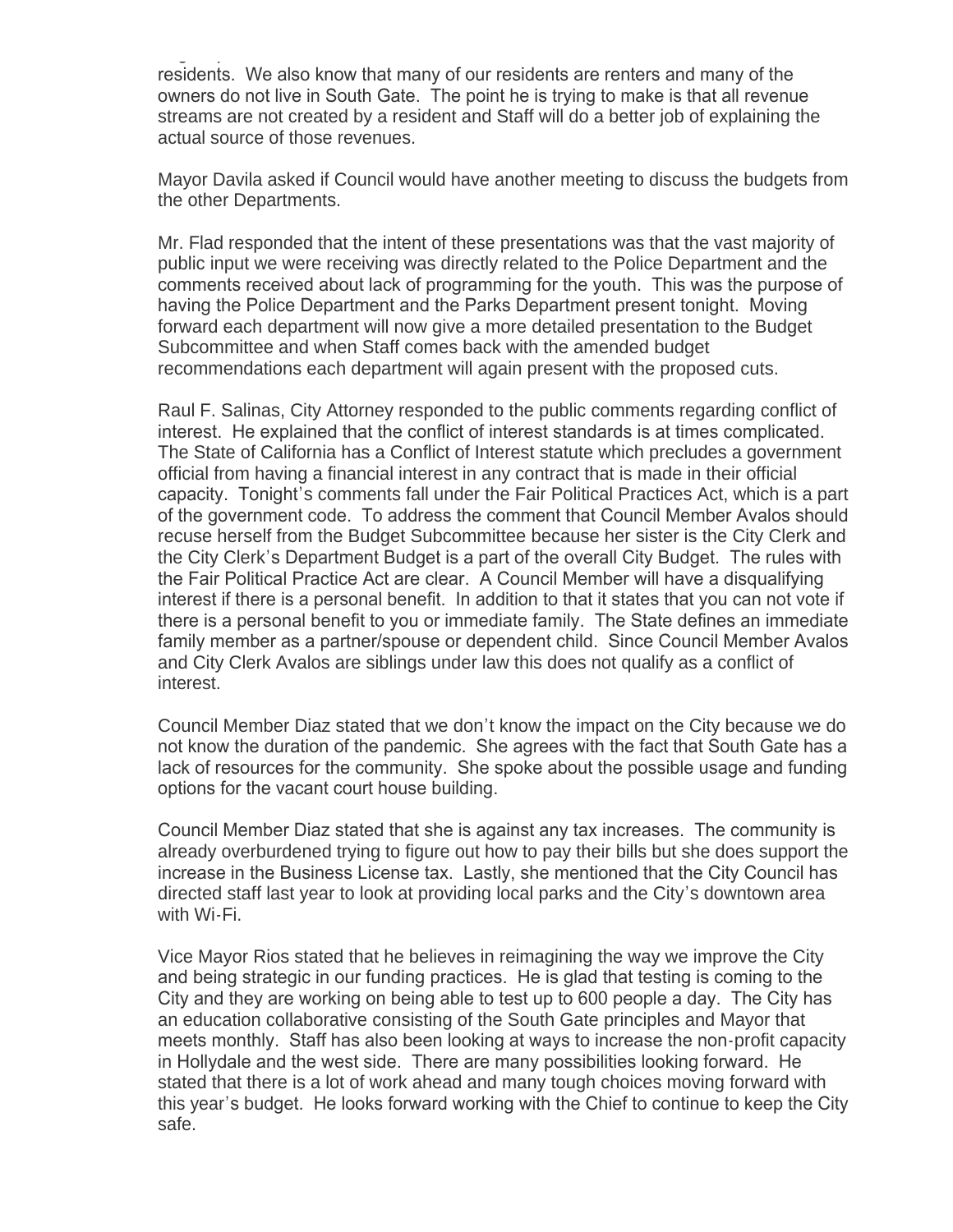Vice Mayor Rios is a board member of the SELA Collaborative and they have leveraged a million dollars of funds. Over \$100,000 went to South Gate residents.

Raul F. Salinas, City Attorney addressed one other comment that was made regarding a perceived conflict of interest involving Council Member Hurtado that also holds a position with a local nonprofit, the South Gate JAA. The position of the FPPC on this matter is that volunteer representatives of a non-profit entity will not have a conflict of interest with respect to decisions that effect the non-profit, however, if the representative receives income from the non-profit entity the non-profit entity will be a source of income and the member may not participate in any decisions that will have a reasonably foreseeable material financial effect on the non-profit. Plus, the member cannot vote to award a contract to the non-profit or participate in any decision which would have a material and direct effect on the non-profit entity. So long as Council Member Hurtado receives no financial income from any contract that he votes on involving the JAA, the FPPC would not deem that as a conflict of interest.

Council Member Hurtado stated that over the last couple of years due to the lack of volunteers or officials for JAA he did officiate some games and received compensation for some of the games but it was during the time he was not on the City Council. He was not on the City Council for three years. Saying this he feels comfortable voting on the City's budget.

Council Member Hurtado stated that speaking to people on both sides it comes down to communication. Some of the programs that the City already has are programs that the residents are asking for but the people are not aware of them. He believes that when people have a better understanding of taxes, they can understand that most cities in the Southeast area have a Utility User tax and South Gate doesn't so they have additional resources to pick from. Looking at the programs we have in the City of South Gate there are still a lot of people who don't realize we have these activities. The community is asking for more so we need to try to find ways to fund additional programs. We need to look not only at youth programs but programs for seniors, Veterans, mental health, substance abuse and homeless. He wants to challenge our staff to find more funding options and do what we can to bring more programs to the City of South Gate.

Council Member Avalos appreciated the number of people that participated in tonight'<sup>s</sup> meeting and agreed that we need to increase capacity of our Zoom meetings. She also wants to see the City's Wi-Fi capabilities expand citywide.

Council Member Avalos supports training our officers on how to deal with mental health issues so if we need an officer on scene, they are better prepared. She thanked Ms. Acosta for her work on the budget and Mr. Costley on his presentation. Hopefully Council can provide staff with direction moving forward.

Mayor Davila asked if the some of the FEMA or County funds coming in can be allocated to assist with mental health issues. She wants to see about expanding assistance to the small business and renters as there is the continued possibility of another shut down due to COVID-19. The Mayor requested staff contact LAUSD to discuss Wi-Fi and hotspots for South Gate students. She also suggested talking to the azalea Shopping Center to see if they can provide Wi-Fi.

Council Member Diaz requested staff reach out to the board she sits on because they